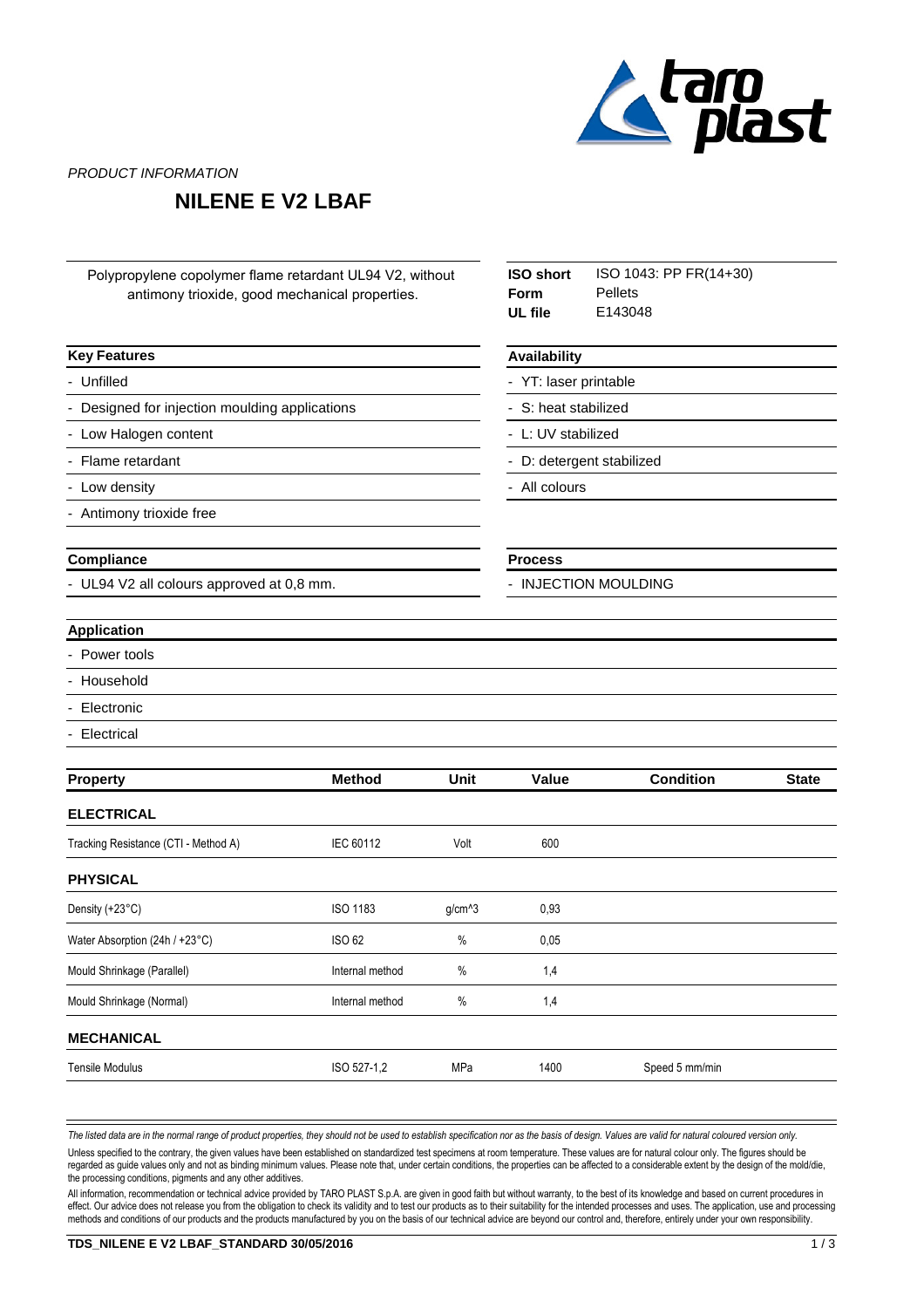

## PRODUCT INFORMATION

## **NILENE E V2 LBAF**

| Elongation at Yield                         | ISO 527-1,2        | %                  | 100            | Speed 50 mm/min |  |
|---------------------------------------------|--------------------|--------------------|----------------|-----------------|--|
| Tensile Yield Strength                      | ISO 527-1,2        | MPa                | 23             | Speed 50 mm/min |  |
| Elongation at Break                         | ISO 527-1,2        | $\%$               | 90             | Speed 50 mm/min |  |
| <b>Flexural Modulus</b>                     | <b>ISO 178</b>     | MPa                | 1350           | Speed 1 mm/min  |  |
| IZOD Notched Impact                         | ASTM D256          | J/m                | 55             | $-10^{\circ}$ C |  |
| IZOD Notched Impact (+23°C)                 | ASTM D256          | J/m                | 70             |                 |  |
| IZOD Notched Impact (0°C)                   | ASTM D256          | J/m                | 62             |                 |  |
| IZOD Notched Impact (-25°C)                 | ASTM D256          | J/m                | 45             |                 |  |
| <b>CHARPY Notched Impact</b>                | ISO 179/1eA        | kJ/m <sup>^2</sup> | 5,3            | $-10^{\circ}$ C |  |
| CHARPY Notched Impact (+23°C)               | <b>ISO 179/1eA</b> | kJ/m <sup>^2</sup> | 6,5            |                 |  |
| <b>THERMAL</b>                              |                    |                    |                |                 |  |
| Softening Temperature - 1 kg (VST/A/50)     | ISO 306            | $^{\circ}C$        | 142            |                 |  |
| Softening Temperature - 5 kg (VST/B/50)     | <b>ISO 306</b>     | $^{\circ}C$        | 70             |                 |  |
| Deflection Temperature 1,80 MPa (HDT A)     | <b>ISO 75A</b>     | $^{\circ}C$        | 55             |                 |  |
| Deflection Temperature 0,45 MPa (HDT B)     | <b>ISO 75B</b>     | $^{\circ}C$        | 95             |                 |  |
| Continuous service temperature (20.000 h)   | <b>UL746 B</b>     | $^{\circ}C$        | 100            |                 |  |
| Continuous service temperature (short term) | <b>UL746 B</b>     | $^{\circ}C$        | 135            |                 |  |
| <b>FLAMMABILITY</b>                         |                    |                    |                |                 |  |
| Flame Behaviour (0,8 mm)                    | <b>UL94</b>        | Class              | V <sub>2</sub> | UL approved     |  |
| Glow Wire Flammability Index-GWFI (1,6 mm)  | IEC 60695-2-12     | $^{\circ}{\rm C}$  | 960            |                 |  |
| Oxigen index                                | ASTM D2863         | $\%$               | 26             |                 |  |
| <b>INJECTION MOULDING</b>                   |                    |                    |                |                 |  |
|                                             |                    |                    | Value          |                 |  |
| Drying Temperature (Desiccant Dryer)        |                    | 70 - 80°C          |                |                 |  |
| Drying Time (Desiccant Dryer)               |                    | $2 - 4$ hours      |                |                 |  |
| Suggested Max Regrind                       |                    | $< 10\%$           |                |                 |  |
| Melt Temperature                            |                    | 190 - 220°C        |                |                 |  |
| <b>Feed Temperature</b>                     |                    |                    |                | 160°C           |  |

*The listed data are in the normal range of product properties, they should not be used to establish specification nor as the basis of design. Values are valid for natural coloured version only.*

Rear Temperature 185°C

Unless specified to the contrary, the given values have been established on standardized test specimens at room temperature. These values are for natural colour only. The figures should be regarded as guide values only and not as binding minimum values. Please note that, under certain conditions, the properties can be affected to a considerable extent by the design of the mold/die, the processing conditions, pigments and any other additives.

All information, recommendation or technical advice provided by TARO PLAST S.p.A. are given in good faith but without warranty, to the best of its knowledge and based on current procedures in effect. Our advice does not release you from the obligation to check its validity and to test our products as to their suitability for the intended processes and uses. The application, use and processing methods and conditions of our products and the products manufactured by you on the basis of our technical advice are beyond our control and, therefore, entirely under your own responsibility.